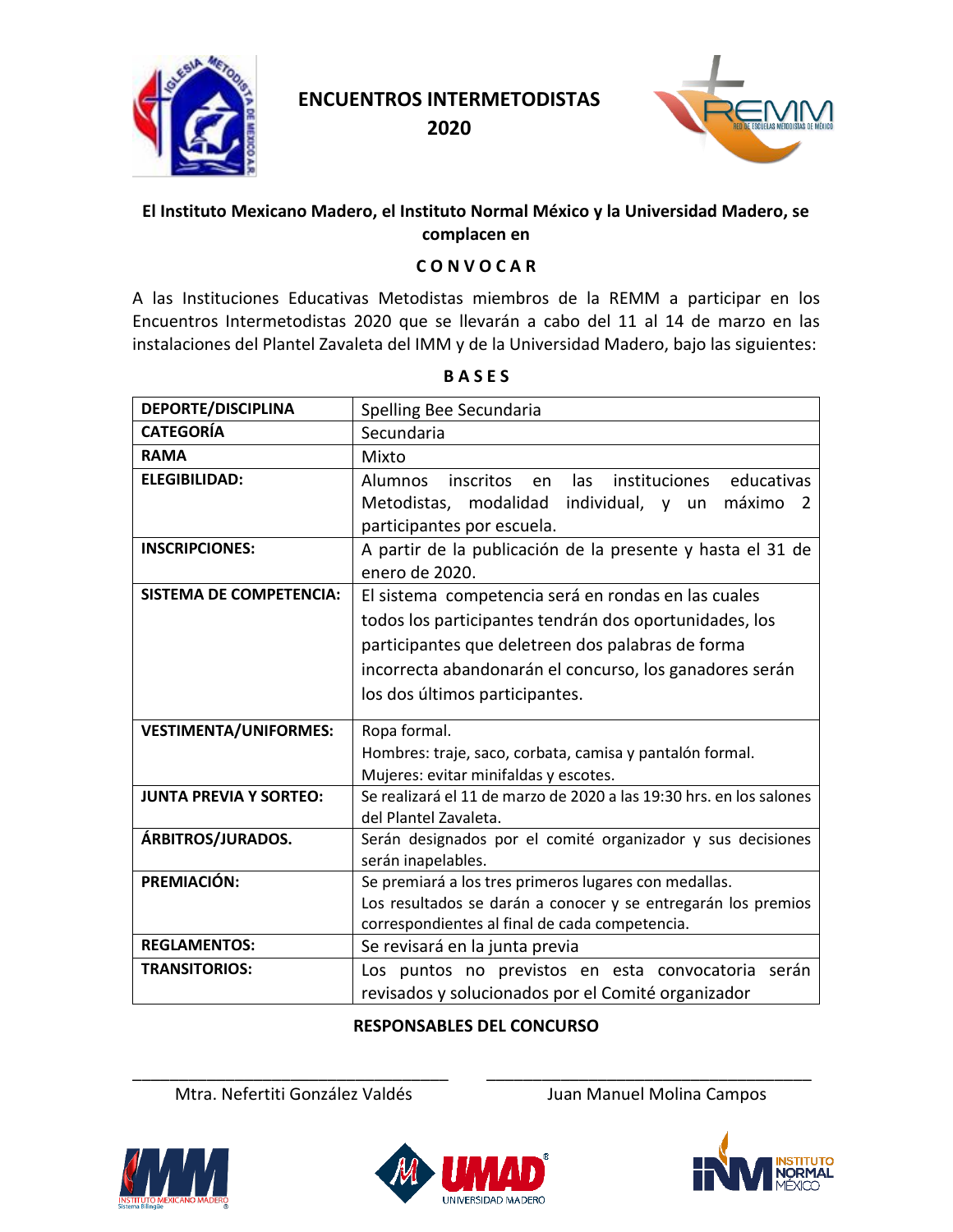



|    | Word                 | <b>Definition</b>                                                                                                          |
|----|----------------------|----------------------------------------------------------------------------------------------------------------------------|
|    | abbreviation (n)     | a short form of a word or phrase.                                                                                          |
| 2  | accelerated (adj)    | made faster.                                                                                                               |
| 3  | accountant (n)       | someone who keeps or examines the records of money received, paid, and<br>owed by a company or person.                     |
| 4  | acquaintance (n)     | a person's knowledge or experience of something.                                                                           |
| 5  | adaptable (adi)      | able to change easily when necessary.                                                                                      |
| 6  | advantageous (adj)   | having a good effect.                                                                                                      |
| 7  | advocate (v)         | a person who supports something.                                                                                           |
| 8  | amazingly (adv)      | very surprisingly.                                                                                                         |
| 9  | announcement (n)     | something that someone says officially, giving information about something.                                                |
| 10 | anthropologist (n)   | a scientist who studies human behaviour.                                                                                   |
| 11 | appear (v)           | to start to be seen or to be present.                                                                                      |
| 12 |                      | archaeological (adj) the study of objects belonging to ancient times.                                                      |
| 13 | architect (n)        | a person whose job is to design new buildings and make certain that they are<br>built correctly.                           |
| 14 | argument (n)         | a disagreement, or the process of disagreeing.                                                                             |
| 15 | assisting (v)        | helping.                                                                                                                   |
| 16 | astonishing (adj)    | very surprising.                                                                                                           |
| 17 | attribute (v)        | say that something is responsible for something else.                                                                      |
| 18 | backpack (n)         | a large bag used to carry things on your back, used especially by people who<br>go cămping or walking.                     |
| 19 | bargain (v)          | negotiate a price.                                                                                                         |
| 20 | blizzard (n)         | a severe storm with high winds and low visibility.                                                                         |
| 21 | bonding (n)          | the process of becoming emotionally close to other people.                                                                 |
| 22 | boomerang (n)        | a curved stick that, when thrown in a particular way, comes back to the<br>person who threw it.                            |
| 23 | bracelet (n)         | a piece of jewellery that is worn around the wrist or arm.                                                                 |
| 24 | brightness (adj)     | luminousness, luminance, luminosity, light.                                                                                |
| 25 | bread (n)            | a food made from flour, water, and usually yeast, mixed together and baked.                                                |
| 26 | breath (n)           | the air that goes into and out of your lungs.                                                                              |
| 27 | breathe (v)          | to move air into and out of the lungs.                                                                                     |
| 28 | bustling (adj)       | busy and crowded.                                                                                                          |
| 29 | caffeine (n)         | a chemical, found for example in tea and coffee, that is a stimulant.                                                      |
| 30 | camouflage (n)       | something an animal uses to make it difficult to see.                                                                      |
| 31 | campaign (n)         | a planned group of especially political, business, or military activities,<br><u>intended to achieve a particular aim.</u> |
| 32 | canopy (n)           | the top level in a rain forest.                                                                                            |
| 33 | carefully (adv)      | with great attention.                                                                                                      |
| 34 | challenge (n)        | something that tests a person's abilities.                                                                                 |
| 35 | chain(n)             | a kind of rhythmical song that uses only one or two notes.                                                                 |
| 36 | chore (n)            | a job or piece of work that is often boring or unpleasant but needs to be<br>dóne regularly.                               |
| 37 | clumsiness (n)       | slowness.                                                                                                                  |
| 38 | cockpit (n)          | place in an aeroplane where the pilot sits.                                                                                |
| 39 | coincidentally (adv) | when two things happen together by chance.                                                                                 |
| 40 | colleague (n)        | a person you work with.                                                                                                    |
| 41 | comfortable (adj)    | Comfortable furniture and clothes provide a pleasant feeling and do not give<br>you any physical problems.                 |
| 42 | community (n)        | the people living in one particular area or people who are considered as a                                                 |
|    |                      | unit because of their common                                                                                               |
|    |                      | interests, social group, or nationality.                                                                                   |
| 43 | complain (v)         | to tell someone formally that something is wrong.                                                                          |
| 44 | concern (v)          | worry.                                                                                                                     |
| 45 | connection (n)       | the state of being related to someone or something else.                                                                   |
| 46 | conscientious (adj)  | hard-working and careful.                                                                                                  |





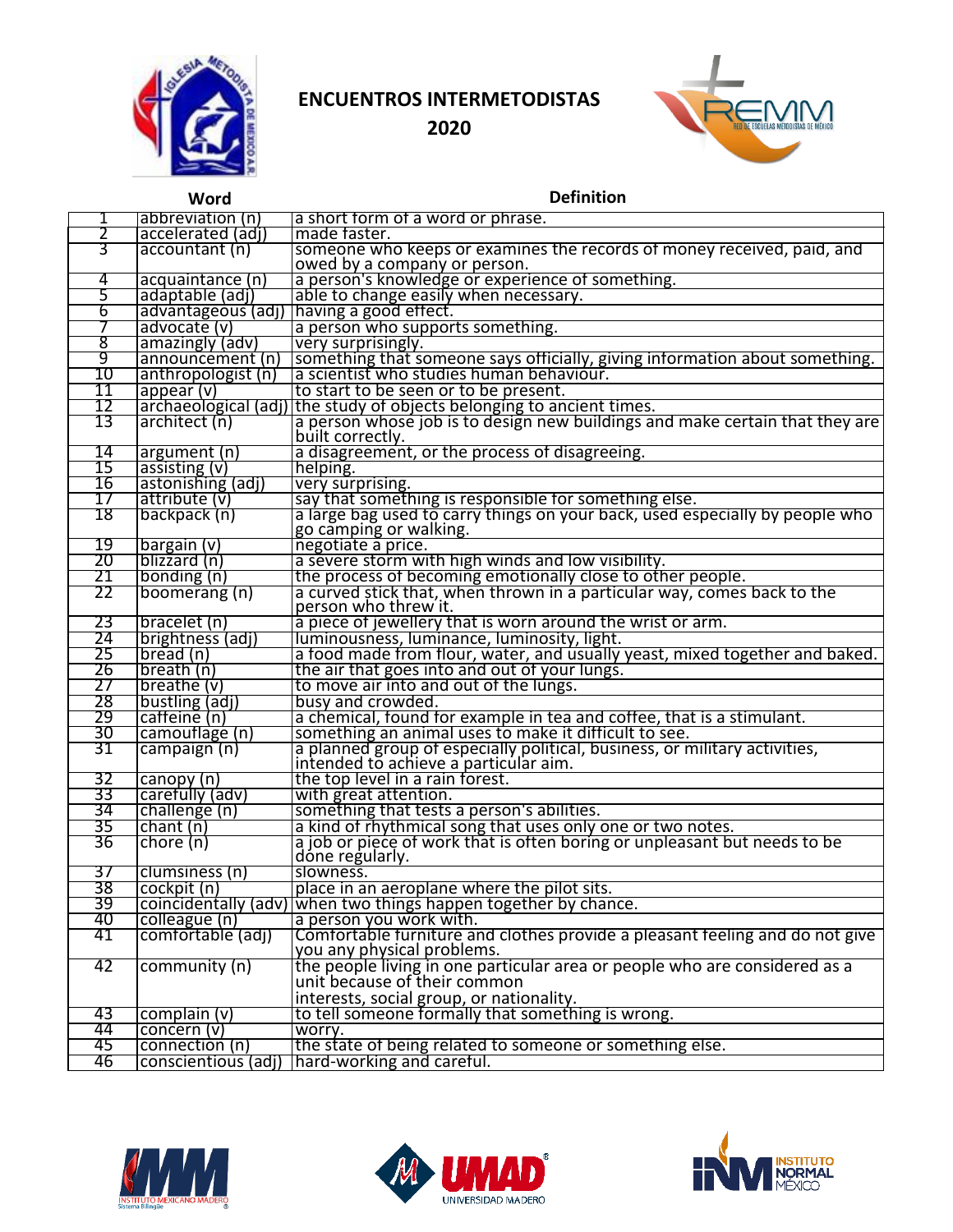



| 47  | conservationist (n) | somebody whose job involves trying to protect natural environments.                   |
|-----|---------------------|---------------------------------------------------------------------------------------|
| 48  | contrast (n)        | a strong difference.                                                                  |
| 49  | controversy (n)     | disagreement about something.                                                         |
| 50  | counteract (v)      | to reduce the effect of something by acting against it.                               |
| 51  | cove(n)             | an area of sea partly surrounded by land.                                             |
| 52  | cramped (adj)       | very small with little space to move.                                                 |
| 53  | crowded (adj)       | If a place is crowded, it is full of people.                                          |
| 54  | cyanide (n)         | a type of poison.                                                                     |
| 55  | damaging (adj)      | destructive.                                                                          |
| 56  | dangerous (adj)     | A dangerous person, animal, thing, or activity could harm you.                        |
| 57  | daydream (n)        | a serie of pleasant thoughts that distract one's attention from the present.          |
| 58  | debris (n)          | broken pieces of wood, stone or metal.                                                |
| 59  | decline (n)         | a fall, a reduction.                                                                  |
| 60  | deforastation (n)   | cutting down trees.                                                                   |
| 61  | desperate (adj)     | needing to change a very bad situation.                                               |
| 62  | difference (n)      | the way in which two or more things which you are comparing are not the               |
|     |                     | same.                                                                                 |
| 63  | dilemma (n)         | a situation in which a difficult choice has to be made between two different          |
|     |                     | things you could do.                                                                  |
| 64  | disappointing (adj) | making you feel disappointed.                                                         |
| 65  | discipline (n)      | training.                                                                             |
| 66  | discrimination (n)  | treating a group of people in an unfair way.                                          |
| 67  | disgusting (adj)    | a strong feeling of disapproval and dislike at a situation, person's behaviour,       |
|     |                     | etc.                                                                                  |
| 68  | disorganized (adj)  | not properly planned and controlled.                                                  |
| 69  | downside (n)        | the negative aspect.                                                                  |
| 70  | drought (n)         | a long period when there is little or no rain.                                        |
| 71  | earring (n)         | a piece of jewellery, usually one of a pair, worn in a hole in the ear or             |
|     |                     | fastened to the ear by a clip.                                                        |
| 72  | earthquake (n)      | a sudden and violent shaking of the ground.                                           |
| 73  | embarrassing (adj)  | causing embarrassment.                                                                |
| 74  | engaged (adj)       | having formally agreed to marry.                                                      |
| 75  | entertainment (n)   | shows, films, television, or other performances or activities that entertain          |
| 76  | enthusiasm (n)      | people.<br>a feeling of energetic interest in a particular subject or activity and an |
|     |                     | eagerness to be involved in it.                                                       |
| 77  | entomologist (n)    | a person who studies insects.                                                         |
| 78  | epilepsy (n)        | an illness affecting the brain.                                                       |
| 79  | exposure (n)        | giving someone a particular experience.                                               |
| 80  | fairness (n)        | justice, what is right.                                                               |
| 81  | fatigue (n)         | the feeling of being extremely tired.                                                 |
| 82  | feudal (adj)        | relating to a social system where most people work and fight for more                 |
|     |                     | powerful people who own the land.                                                     |
| 83  | footage (n)         | filmed material before it is edited.                                                  |
| 84  | [torge(v)]          | make something in difficult conditions.                                               |
| 85  | frown (v)           | to lower your eyebrows, causing lines to appear on your forehead.                     |
| 86  | frustrating (adj)   | making you feel annoyed or less confident because you cannot achieve what             |
|     |                     | you want.                                                                             |
| 87  | garbage (n)         | waste material or unwanted things that you throw away.                                |
| 88  | $g$ em $(n)$        | something very valuable.                                                              |
| -89 | glamorous (adj)     | attractive in an exciting and special way.                                            |
| 90  | glitz (n)           | the quality of being shiny and superficially attractive.                              |
| 91  | gorgeous (adj)      | extremely attractive.                                                                 |
| 92  | guidebook (n)       | a book of information about a place, designed for the use of visitors or              |
|     |                     | tourists.                                                                             |
| -93 | gymnastics (n)      | physical exercises and activities performed inside, often using equipment             |
|     |                     | such as bars and ropes.                                                               |
| 94  | hammock (n)         | type of bed which is hung bentween two trees.                                         |
| 95  | happily (adv)       | pleased.                                                                              |





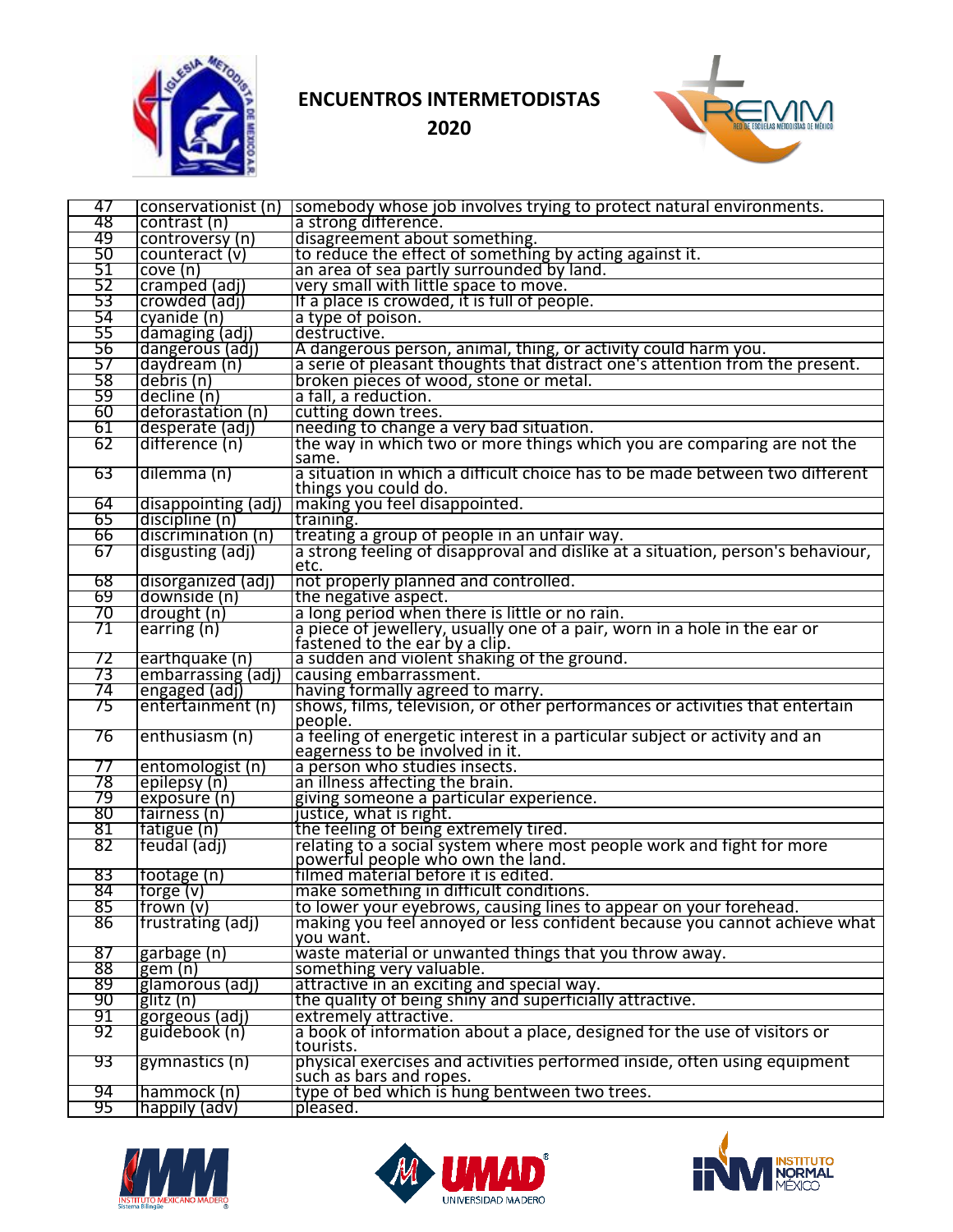



| 96  | [hardship (n)        | something that makes life difficult.                                            |
|-----|----------------------|---------------------------------------------------------------------------------|
| 97  | harsh (adj)          | unpleasant and difficult to live in.                                            |
| 98  | haven (n)            | a place where people or animal can escape to.                                   |
| 99  | hilarious (adj)      | extremely funny and causing a lot of laughter.                                  |
| 100 | [humorous (adj)      | amusing, tunny.                                                                 |
| 101 | hurricane (n)        | a storm with a violent wind, in particular a tropical cyclone in the Caribbean. |
| 102 | hypoxia (n)          | the feeling of being sick and short of breath when you are at high altitude.    |
| 103 | igloos (n)           | domed houses made of snow.                                                      |
| 104 | incredibly (adv)     | unbelievably.                                                                   |
| 105 | (inexperienced (adj) | having little knowledge or experience of a particular thing.                    |
| 106 | (innovations (n      | new developments.                                                               |
|     |                      | the set of keys on a computer or typewriter that you press in order to make     |
| 107 | keyboard (n)         | it work, or the row of keys on                                                  |
|     |                      | a musical instrument such as a piano.                                           |
| 108 | llandmark (n)        | an important historical moment.                                                 |
| 109 | leading (adj)        | very important or most important.                                               |
| 110 | llimitless (adj)     | without end.                                                                    |
| 111 | luggage (n)          | the bags, suitcases, etc. that contain your possessions and that you take with  |
|     |                      | you when you are travelling.                                                    |
|     |                      | a type of thin book with large pages and a paper cover that contains articles   |
| 112 | magazine (n)         | and photographs and is                                                          |
|     |                      | published every week or month.                                                  |
| 113 | mammoth (n)          | is a large, hairy, extinct elephant.                                            |
| 114 | marvellous (adj)     | extremely good.                                                                 |
| 115 | militia (n)          | an armed group.                                                                 |
| 116 | mummies (n)          | Preserved bodies from Egyptian tombs.                                           |
| 117 | mutton(n)            | meat from a sheep.                                                              |
| 118 | mystery (n)          | strange/unknown thing.                                                          |
| 119 | narrow (adj)         | having a small distance from one side to the other, especially in comparison    |
|     |                      | with the length.                                                                |
| 120 | neighborhood (n)     | a district, especially one forming a community within a town or city.           |
| 121 | neon(n)              | a kind of bright artificial light.                                              |
| 122 | nightmare (n)        | an unpleasant dream.                                                            |
| 123 | opponent (n)         | the person you are competing against.                                           |
| 124 | opportunity (n)      | an occasion or situation that makes it possible to do something that you        |
|     |                      | want to do or have to do,                                                       |
|     |                      | or the possibility of doing something.                                          |
| 125 | outlandish (adj)     | very strange.                                                                   |
| 126 | outstanding (adj)    | very, much, better than usual; excellent.                                       |
| 127 | overcome (v)         | to defeat or succeed in controlling or dealing with something.                  |
| 128 | overjoyed (adj)      | extremely happy.                                                                |
| 129 | overwhelmed (adj)    | feeling very emotional.                                                         |
| 130 | paragliding (n)      | the sport of jumping out of an aircraft with a special parachute that allows    |
|     |                      | you to travel a long horizontal                                                 |
|     |                      | distance before you land.                                                       |
| 131 | parish (n)           | the area that a church serves.                                                  |
| 132 | partnership (n)      | a relationship in which two or more people or groups work together.             |
| 133 | passport (n)         | an official document issued by a government, certifying the holder's identity   |
|     |                      | and citizenship.                                                                |
| 134 | percentage (n)       | a rate or proportion per hundred.                                               |
| 135 | phenomenon (n)       | something that is observed to happen or exist.                                  |
| 136 | photograph (n)       | a picture produced using a camera.                                              |
| 137 | picturesque (adj)    | attractive - like a picture.                                                    |
| 138 | pilgrimage (n)       | a journey to a holy place.                                                      |
| 139 | politician (n)       | a member of a government or law-making organization.                            |
| 140 | pollinate (v)        | carry pollen from one flower to another.                                        |
| 141 | pouring (adj)        | raining very heavily.                                                           |
| 142 | prawn(n)             | a small sea animal with a shell and ten legs, that can be eaten.                |





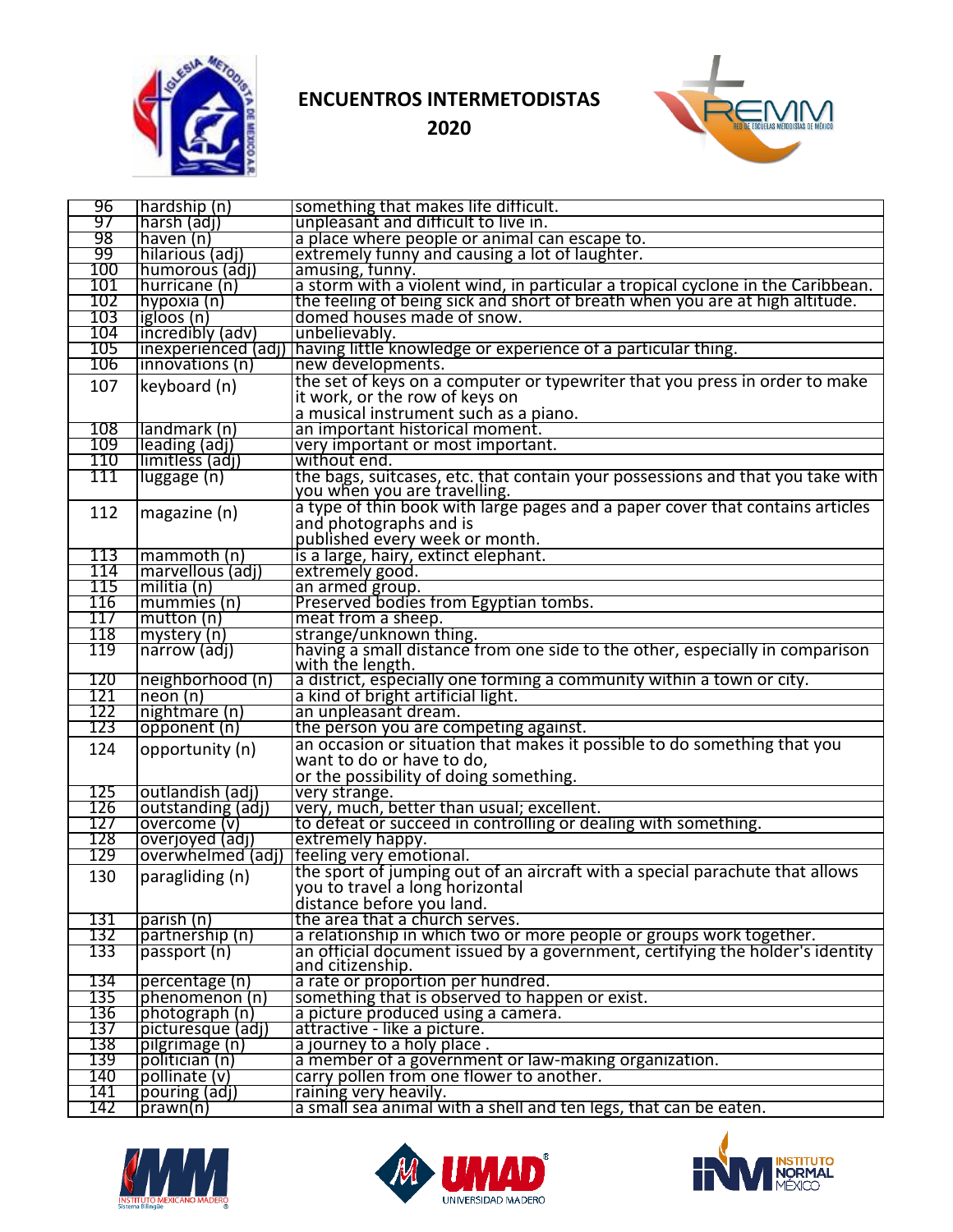



| 143 | pressure (v)      | oblige.                                                                                                     |
|-----|-------------------|-------------------------------------------------------------------------------------------------------------|
| 144 | primatologist (n) | a scientist who studies primates (monkeys and apes).                                                        |
| 145 | raid $(n)$        | a quick attack.                                                                                             |
| 146 | rampage (v)       | behave in a wild and violent way.                                                                           |
| 147 | rehearsal (n)     | a time when all the people involved in a play, dance, etc. practice in order to                             |
|     |                   | prepare for a performance.                                                                                  |
| 148 | renowned (adj)    | famous.                                                                                                     |
| 149 | require (v)       | to need (something).                                                                                        |
| 150 | reservoir (n)     | man-made lake to store water for consumption.                                                               |
| 151 | resilient (adj)   | strong.                                                                                                     |
| 152 | resource (n)      | something useful and valuable like money or materials.                                                      |
| 153 | revenue(n)        | money earned.                                                                                               |
| 154 | rewarding (adj)   | giving a reward, especially by making you feel satisfied that you have                                      |
|     |                   | done something important or useful, or done something well.                                                 |
| 155 | routine (n)       | a usual or fixed way of doing things.                                                                       |
| 156 | rubbish (n)       | food, containers, etc that we throw away.                                                                   |
| 157 | saxophone (n)     | a musical instrument.                                                                                       |
| 158 | schedule (n)      | a list of event with the times when they will occur.                                                        |
| 159 | scientist (n)     | an expert who studies or works in one of the sciences.                                                      |
| 160 | scratch $(v)$     | to move your fingernails backwards and forwards across your skin.                                           |
| 161 | sealskin (n)      | the fur and hide of a seal.                                                                                 |
| 162 | shades of (n)     | variations of the same color.                                                                               |
| 163 | shrine (n)        | a place where people go to meditate or pray.                                                                |
| 164 | shrinking (n)     | getting smaller.                                                                                            |
| 165 | skydiving (n)     | a sport in which a person jumps from an aircraft and falls for as long as                                   |
|     |                   | possible before opening a parachute.                                                                        |
| 166 | skyscrapers (n)   | very high buildings.                                                                                        |
| 167 | sleepwalk (v)     | walk around and sometimes perform other actions while asleep.                                               |
| 168 | sneakers (n)      | a type of light, comfortable shoe that is suitable for playing sports.                                      |
| 169 | snowboarding (n)  | the activity or sport of moving over snow using a snowboard.                                                |
| 170 | stamina (n)       | the physical and/or mental strength to do something that might be difficult<br>and will take a long time.   |
| 171 | stare $(v)$       | to look intensely and for a long time at something.                                                         |
| 172 | staring (adi)     | looking, as if in shock or disbelief.                                                                       |
| 173 | stream (adj)      | narrow, shallow river.                                                                                      |
| 174 | struggle (n)      | a fight or battle.                                                                                          |
| 175 | successful (adj)  | accomplishing an aim or purpose.                                                                            |
| 176 | suggestion (n)    | an idea, plan, or action that is suggested or the act of suggesting it.                                     |
| 177 | sunblock (n)      | a strong type of sunscreen, that prevents any of the sun's rays from reaching<br>the skin.                  |
| 178 | swimsuit (n)      | a piece of clothing that you wear for swimming.                                                             |
| 179 | tenement (n)      | a large building divided into apartments in a poor area of a city.                                          |
| 180 | terrifying (adj)  | very frightening.                                                                                           |
| 181 | thrilling (adj)   | extremely exciting.                                                                                         |
| 182 | tinseltown (n)    | another name for Hollywood.                                                                                 |
| 183 | trace $(v)$       | to find someone or something that was lost.                                                                 |
| 184 | tracker (n)       | a local expert who knows how to follow the tracks of animals and to find                                    |
|     |                   | them.                                                                                                       |
| 185 | tracksuit (n)     | a loose top and trousers, worn either by people who are training or<br>exercising, or as informal clothing. |
| 186 | trumpet (n)       | a brass musical instrument consisting of a metal tube with one narrow end,                                  |
|     |                   | into which the player blows,                                                                                |
|     |                   | and one wide end. Three buttons are pressed in order to change notes.                                       |
| 187 | tusks (n)         | two extremely long teeth of an elephant.                                                                    |
| 188 | typhoon (n)       | a very strong tropical storm.                                                                               |
| 189 | umbrella (n)      | a device for protection against the rain.                                                                   |
|     |                   |                                                                                                             |